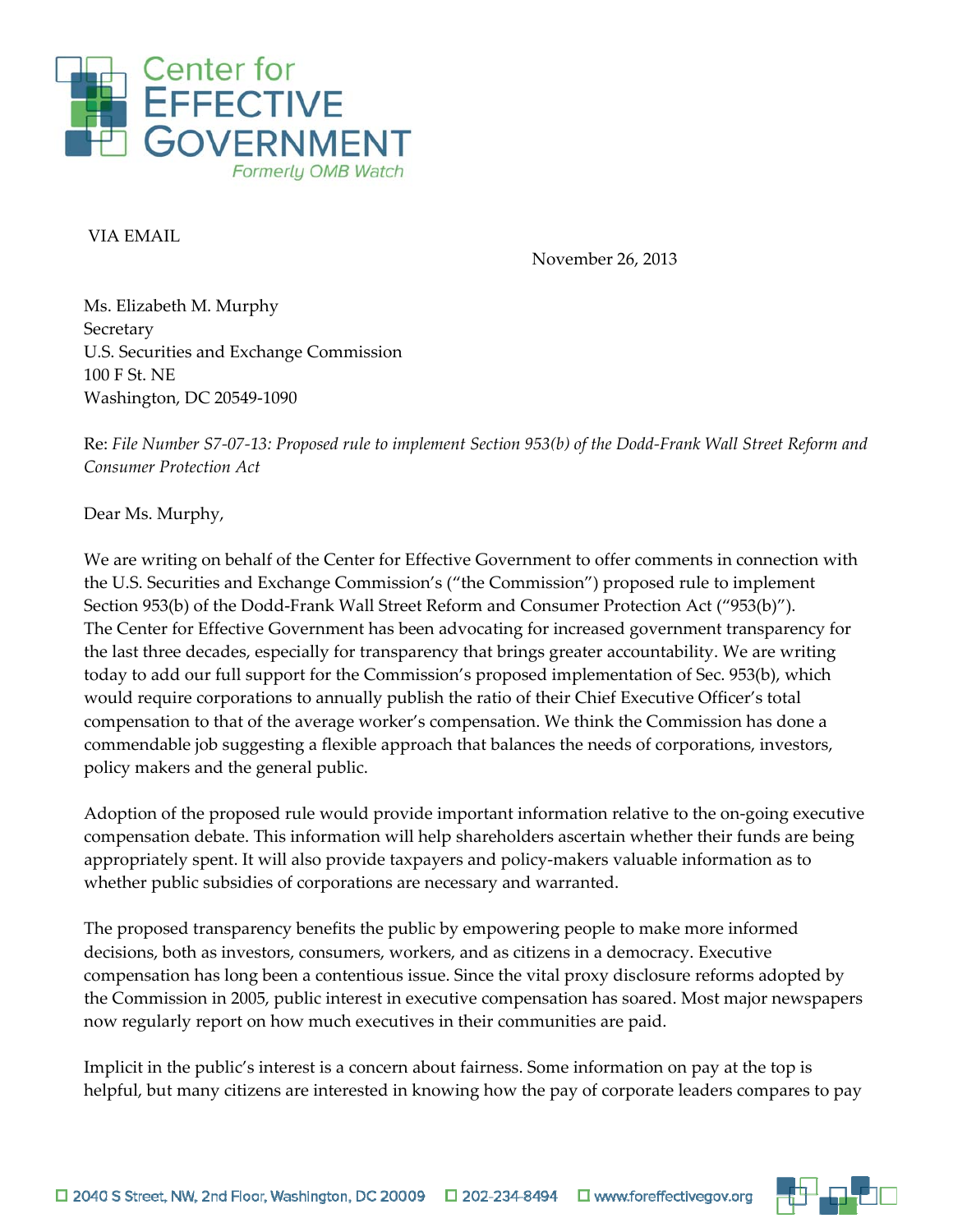throughout the enterprise. The disclosures required by Sec. 953(b) would go a long way toward answering that question.

While some might claim that the proposed reporting is unnecessary, we would assert that it is a needed new information tool for evaluating companies. Every day corporations are compared to their peers. Securities analysts regularly compare financial ratios in order to determine sound investments. Corporations themselves compare their performance to a peer group as one of the tools in determining executive bonuses. The CEO pay‐to‐average worker pay ratio would add one more tool for comparison. It would allow investors, workers, and the broader public to compare one company to another and to ask questions when particular firms appear to be outside the norm. Extraordinarily high disparities may suggest that additional investigation of employee morale and productivity are warranted.

In recent decades, income inequality in America has grown at historic rates, while wage growth for low- and middle-income workers has stagnated. Such economic conditions are a tremendous concern for our nation as a whole as well as for individual workers, families, and communities. We have a right to know whether the investments we make are reducing or exacerbating income inequality. The proposed rule to implement Sec. 953(b) would provide the information necessary to answer that question.

While we fully support the proposed rule, there are a few improvements we urge the Commission to consider. First, in order to assure that this new disclosure requirement is not being gamed by outsourcing lower wage jobs in order to make the CEO pay‐to‐worker pay disclosure smaller, an additional disclosure would be extremely helpful: enhanced disclosure of the number of employees, particularly the number of employees working in the United States. Second, we would like to see a greater narrative discussion of changes in employment year to year that would include the impact of merger or divestment activity and shifts of classes of workers, such as food service, security or office cleaning to third party vendors. Disclosure this additional information would make the requirements outlined in Sec. 953(b) more meaningful. They would also provide policy makers and the public with additional information by which to evaluate whether public subsidies that are supposed to incentivize job creation are, in fact, having that effect.

In the earliest days of American history, corporations were chartered to fulfill a specific public purpose. Corporate charters were time‐limited and renewed only after it was clear that they were fulfilling the social needs for which they were chartered. Though modern corporations receive their charters in perpetuity, many members of society continue to expect corporations to do more than simply earn a profit. We expect corporations to deliver are decent jobs for the members of the community in which